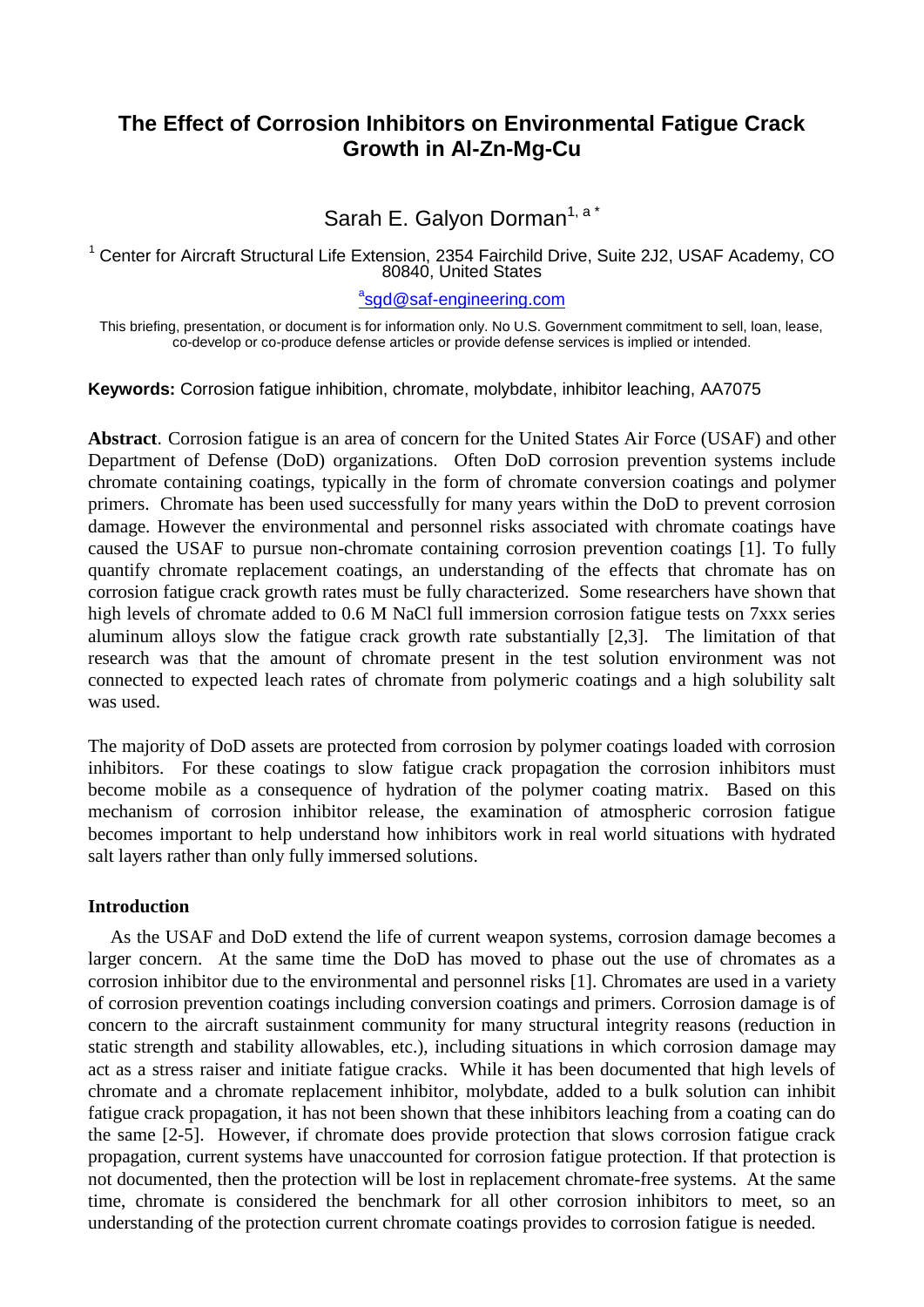For current commercial coatings the loading amounts of inhibitors can vary, but are designed such that the coating is not depleted of inhibitor during a maintenance cycle, typically 6 to 8 years [6-8]. Organic coatings with inhibitors are understood to readily absorb water or other liquid environments through inherent defects in the coating resulting in interconnected pores which allows inhibitor pigments within the coating to dissolve and dissociate in electrolyte within the coating itself [7-10] . Typically pigments with low water solubility are selected for use in coatings so that (a) osmotic pressure-induced blisters are avoided, and (b) the inhibitor remains in the coating over long times rather than rapidly dissolving out when first in contact with corrosive environments [7,9]. Because of the low solubility, only low concentrations of inhibitors would be expected in the surrounding solution before precipitation of solids occurs. For the previously completed bulk solution corrosion fatigue testing (sample fully immersed),  $Na<sub>2</sub>CrO<sub>4</sub>$  (solubility in water: 87.6  $g/100$ mL) and Na<sub>2</sub>MoO<sub>4</sub> (65.0g/100mL) were used as inhibitors; these salts have a much higher water solubility than coating pigments (SrCrO<sub>4</sub>: 0.096g/100mL, CaMoO<sub>4</sub>: 0.0011g/100mL) [7,9,11]. However the high solubility salts have advantages in studying corrosion fatigue inhibition in that the high solubility prevents precipitates that could cause crack closure, allowing for a better understanding of the crack tip passivation mechanism.

### **Experimental Procedure**

To determine the effect chromate has on corrosion fatigue damage in DoD-relevant materials, a single edge notch specimen, shown in Figure 1, was used for all fatigue testing. The samples were made from a peak-aged, legacy age-hardenable Al-Zn-Mg-Cu aluminum alloy and temper (7075- T651). The sample was loaded into a computer-controlled servohydraulic test frame and crack growth was measured using a direct current potential drop (dcPD) system. The test load was controlled to provide a constant *∆K* of 6 MPa√m with a stress ratio (*R*) of 0.65. The loading frequency (*f*) was varied from 0.02 to 20 Hz in a bulk 0.06 M NaCl environment.

For the inhibitor leaching studies, Luna Innovations developed four different epoxy coatings containing different loading amounts of  $SrCrO<sub>4</sub>$  (either 12 or 17 weight %) [12]. Leaching studies were completed by exposing the free-standing films in 100 mL of DI water for 2 and 4 days. The leached liquid samples were then examined using UV-Vis Spectroscopy using standards serially diluted from a 1000 ppm  $CrO<sub>4</sub><sup>2</sup>$  purchased standard solution to determine the amount of  $CrO<sub>4</sub><sup>2</sup>$ present. The leaching data from the free films was extrapolated from the standards by the WinUV software on the Varian Cary Series spectroscope[13].

#### **Results**

**Inhibitor Leaching.** All of the prior corrosion fatigue work with aluminum alloys was completed using inhibitors added to a bulk NaCl solution or deliquesced onto the surface of a sample rather than the migration of inhibitors from polymer matrix coatings [2-5]. The inhibitors used for most of these fatigue studies were high rather than low solubility inhibitors, the latter of which are typically used in military aviation corrosion prevention coatings [2-5]. This difference may be of importance as the leaching of inhibitors is purposely controlled in organic coatings via salt solubility in order to make the life of the coating acceptable. That said, inhibitor leaching would be the source of any inhibitor that could slow fatigue crack propagation. All of these variables make understanding the leaching rate of known coatings and inhibitors critical to designing appropriate fatigue test criteria. An understanding of the chromate leaching rate from coatings and how chloride concentration and pH could change the amount of chromate present in a solution was needed. To answer these questions literature reviews of chromate leaching rates and inhibitor pigment solubility effects were performed, along with in-house leaching studies.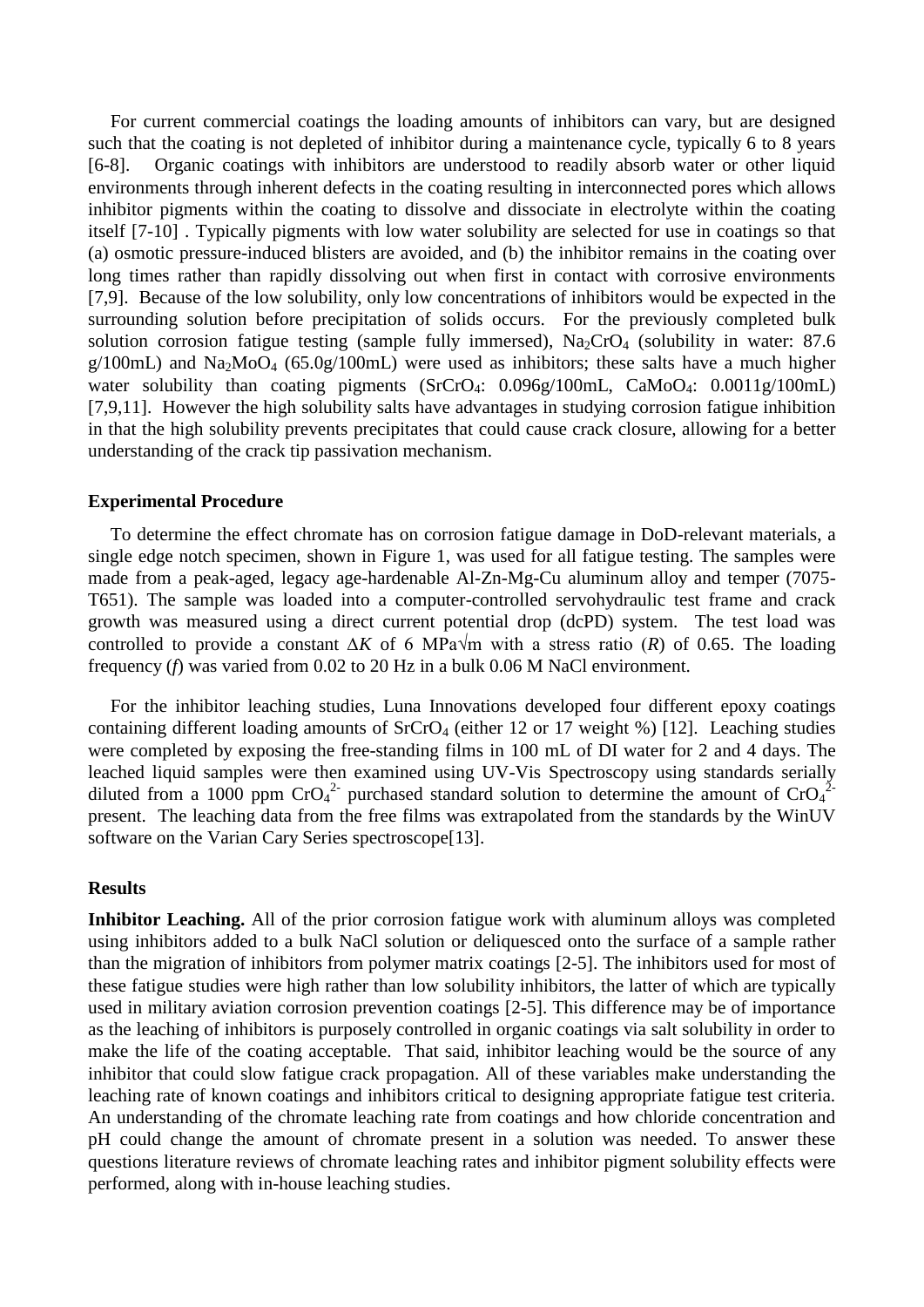[Table I](#page-2-0) gives the measured leaching rates converted into mol/L of  $CrO<sub>4</sub><sup>2</sup>$  to allow comparison with published results. Based on the leaching results, Film 1 was selected for fatigue crack growth testing given the high leaching rate and relatively high  $CrO<sub>4</sub><sup>2</sup>$  remaining in the film, both desired for fatigue testing. [Table II](#page-3-0) shows the expected leaching concentrations of  $CrO<sub>4</sub><sup>2</sup>$  based on the film leaching rates from [Table I](#page-2-0) for the different test geometries used in the program. Figure 1 shows the single edge notch (SEN) sample and three different test configurations. The Bulk Testing label refers to a standard test cell filled with 500 mL of solution with a SEN sample primed on all four sides (Coating Surface Area:  $7.92 \text{ cm}^2$ ) which mimics areas of standing water. The Restricted Volume refers to a very small cell containing approximately 0.5 mL of solution covering a 2 cm high portion of the flat on the SEN sample (Coating Surface Area:  $5.28 \text{ cm}^2$ ) which mimic areas such as lap joints and other occluded regions of aircraft. The Coating Surface Area to Volume ratio for the reduced volume cell was determined using aircraft components from the USAF. Thin Film refers to salt deliquesced to form a 100  $\mu$ m thickness film  $(8x10^{-5} \text{ L})$  onto the four flat surfaces of the SEN sample (Coating Surface Area:  $7.92 \text{ cm}^2$ ). The Thin Film environment is used to mimic how atmospheric corrosion is understood to occur on aircraft structure rather than a large pool of liquid around the sample [14-16].



Figure 1: Sample Volumes used for Concentration Calculations

<span id="page-2-0"></span>

| Table I: Leaching results for SrCrO <sub>4</sub> primer films with 29 cm <sup>2</sup> surface area leached into 100 mL DI water |  |
|---------------------------------------------------------------------------------------------------------------------------------|--|
| converted into millimol/L (mM) $CrO42$ . [12]                                                                                   |  |

| .           |                    |                    |  |  |  |  |
|-------------|--------------------|--------------------|--|--|--|--|
| Film Number | Concentration (mM) | Concentration (mM) |  |  |  |  |
|             | 2 Days             | 4 Days             |  |  |  |  |
|             | 0.4                | 0.6                |  |  |  |  |
|             |                    | 0.4                |  |  |  |  |
|             |                    |                    |  |  |  |  |
|             |                    |                    |  |  |  |  |

The leach rates from the model films were compared to that expected from published  $CrO<sub>4</sub>$ <sup>-2</sup> leach rates [7-9]. To make the comparison, the published leaching data were converted to molarity using the geometries and volumes of the Luna film leaching experiments and the testing geometries reviewed above. The Luna films were able to leach about 6-20 times more chromate into solution than the commercial epoxy primer. This result suggests that the Luna film is likely more porous than the commercial primer as the loaded salt was the same  $(SrCrO<sub>4</sub>)$ . A 12-17% loading amount is on the low end for chromate, so that is unlikely to be the cause of the leaching differences [6,7].

A summary of the published chromate leaching data follows. The overall leaching rates varied by about 16 times between the high and low leaching coatings [7-9]. The loading amount of chromate for all of the coatings can vary, however, as the porosity of the film can also greatly affect the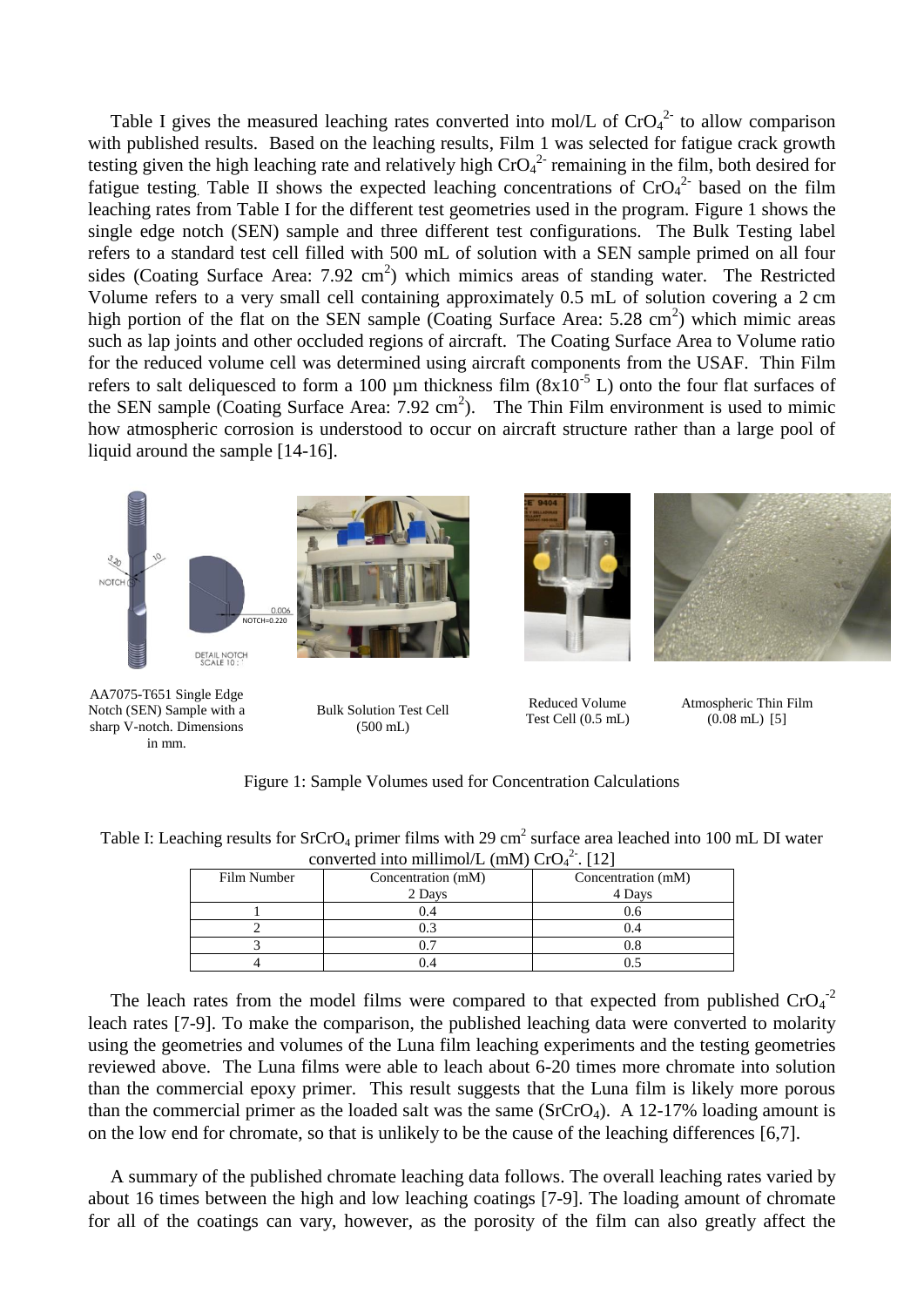leaching rates. Therefore it is unclear what causes the variation in leaching amounts [6,7]. There is no significant difference in leaching rates with the variation of low (below 0.1 M NaCl) chloride content. However higher chloride content (0.85 M) makes a large difference, nearly doubling the amount of  $CrO<sub>4</sub><sup>2</sup>$  leached from the coating. This result suggests there could be a threshold of chloride content over which the chloride is detrimental to the polymer matrix allowing for more inhibitor release [6,7]. The published data also suggests that the change in pH does not cause large changes in the amount of chromate leached. There is some suggestion that more acidic environments cause more leaching for that coating, but the change in the amount of chromate leached is about the same as the scatter with NaCl concentration changes, which is less than the leaching amount variation from one epoxy primer to the next.

\*above the SrCrO<sub>4</sub> solubility limit of  $0.0047$  M CrO<sub>4</sub><sup>2</sup> [11] Film Number Expected Concentration (M) Bulk Solution (500mL) 4 Days Expected Concentration (M) Restricted Volume (0.5 mL) 4 Days Expected Concentration (M) Thin Film (0.08 mL) 4 Days 1  $3.21 \times 10^{-5}$ 0.021\* 0.201\* 2 2.41 x  $10^{-5}$ 0.016\* 0.151\* 3  $4.28 \times 10^{-5}$ 0.029\* 0.268\* 4 2.95 x 10<sup>-5</sup> 0.020\* 0.184\*

<span id="page-3-0"></span>Table II: Expected leaching results for  $SrCrO<sub>4</sub>$  primer films converted to the test three geometries. All concentrations are in terms of mol/L (M)  $CrO<sub>4</sub><sup>2</sup>$ .

Similar leaching studies were completed on molybdate (a chromate replacement) primers. The University of Southern Mississippi (USM) developed three CaMoO<sub>4</sub> containing primers [17]. Each primer had a different loading amount of  $MoO<sub>4</sub><sup>2</sup>$  (20.8%, 28.7%, 36.9% weight percent). USM coated and scribed AA 7075 panels (Surface Area:  $6.45 \text{ cm}^2$ ) prior to completing leaching experiments in 100 mL DI water. The leaching results appear in [Table III](#page-3-1) along with the concentrations expected for the three test conditions. [Table III](#page-3-1) shows that the higher the loading amount of  $\text{MoO}_4^2$ , the lower the leaching amount. This result is unexpected, and the mechanism behind this result is currently not understood. It was originally thought the solubility limit between the CaMoO<sup>4</sup> and solution was being exceeded, but that is not the case as the leaching values are always below the solubility limit of 0.05mM [11]. Also, as the inductively coupled plasma mass spectrometry (ICP-MS) is capable of detecting 1 part per billion, it is unlikely the molybdate leaching from the coating was being incorrectly measured. The explanation for these results remains to be determined.

<span id="page-3-1"></span>

| *above solubility CaMoO <sub>4</sub> limit of 0.055mM [11] |                                    |                      |                          |                        |  |
|------------------------------------------------------------|------------------------------------|----------------------|--------------------------|------------------------|--|
|                                                            | Leaching                           | Expected             | Expected                 | Expected               |  |
| <b>Loading Amount</b>                                      | Concentration<br>(100mL)<br>4 Days | Concentration (M)    | Concentration (M)        | Concentration (M)      |  |
|                                                            |                                    | <b>Bulk Solution</b> | <b>Restricted Volume</b> | Thin Film              |  |
|                                                            |                                    | (500mL)              | $(0.5$ mL)               | $(0.08$ mL)            |  |
|                                                            |                                    | 4 Days               | 4 Days                   | 4 Days                 |  |
| 20.8% MolyWhite                                            | $1.8 \times 10^{-6}$               | $4.3 \times 10^{-7}$ | $2.9 \times 10^{-4}$ *   | $0.003*$               |  |
| 28.7% MolyWhite                                            | 4.1 x $10^{-7}$                    | $1.0 \times 10^{-7}$ | $6.7 \times 10^{-5*}$    | $6.0 \times 10^{-4}$ * |  |
| 36.9% MolyWhite                                            | $4.7x10^{-7}$                      | $1.1 \times 10^{-7}$ | $7.7 \times 10^{-5}$     | $7.0 \times 10^{-4}$ * |  |

Table III: Leaching results for the CaMoO<sub>4</sub> coatings developed by USM [17].

**Fatigue Testing.** Based on the leaching results presented, the maximum amount of  $SrCrO<sub>4</sub>$  in solution would be 4.7mM (the solubility limit), however for the bulk solution (500 mL) only 0.05 mM would be expected based on the highest leaching rate for the chromate coatings in literature [7- 9,11]. For CaMoO<sub>4</sub> the maximum concentration of inhibitor in solution would be  $0.05 \text{m}$ M and for the bulk solution test only 0.002mM would be expected from the leaching tests [11]. However, it was noted for the Reduced Volume and Thin Film cases the solubility limit for both SrCrO<sub>4</sub> and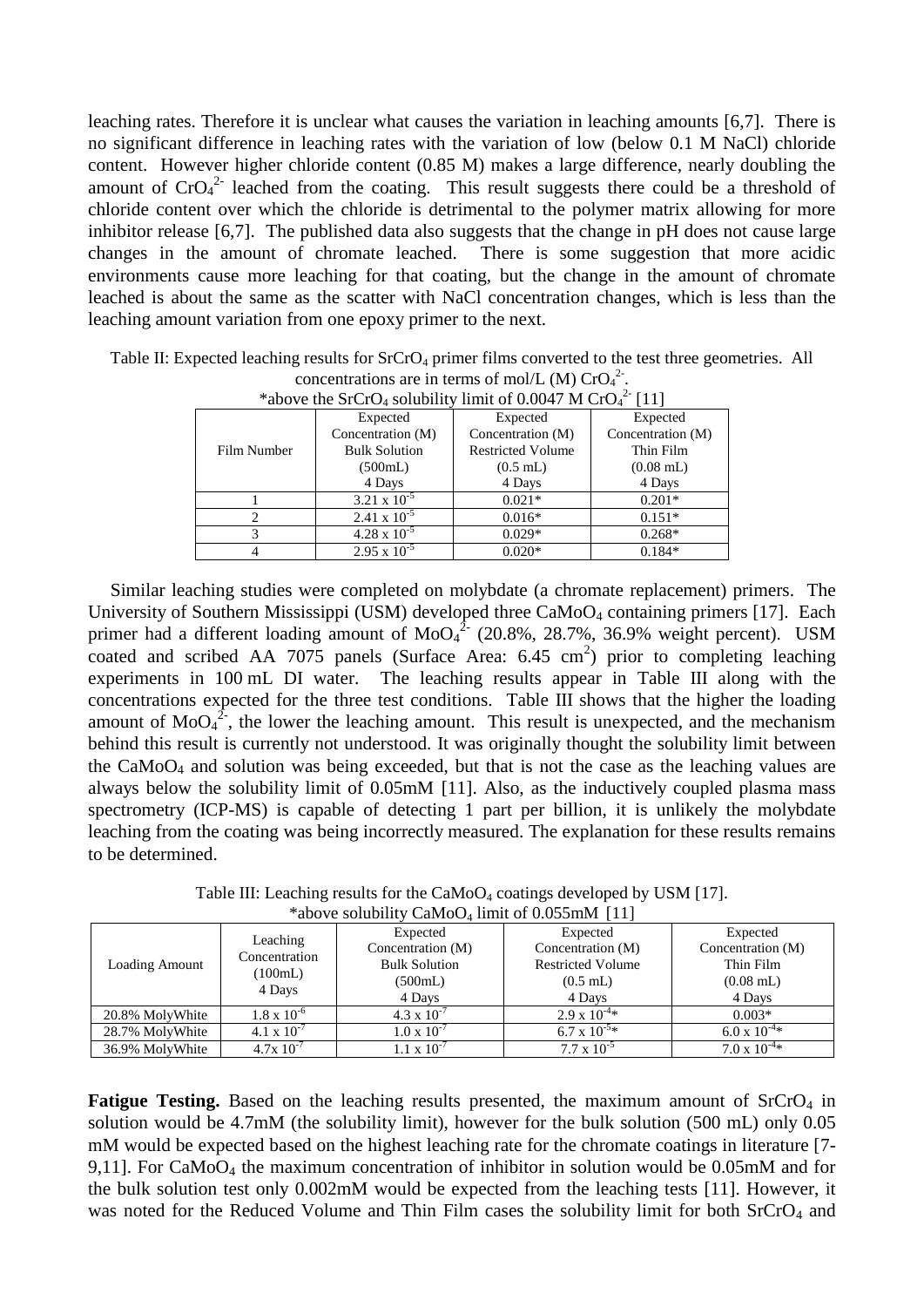CaMoO<sup>4</sup> could be reached causing precipitation of solids in and about the crack which could cause crack closure. The test plan in [Table IV](#page-4-0) is being executed to determine the effect of the corrosion inhibitors chromate and molybdate, in amounts that could be leached from a coating, on fatigue crack growth rates. Another theory being tested is that the low solubility inhibitors could inhibit fatigue crack propagation by forming solids within the crack and causing crack closure.

| Inhibitor                              | Inhibitor Form | Environment                     | Amount (Concentration in Solution or<br>wt % in Coating) |
|----------------------------------------|----------------|---------------------------------|----------------------------------------------------------|
| $Na_2CrO_4/Na_2MoO_4$                  | Salt           | <b>Bulk Solution NaCl</b>       | $< 0.05/0.002$ mM                                        |
| SrCrO <sub>4</sub> /CaMoO <sub>4</sub> | Salt           | <b>Bulk Solution NaCl</b>       | $< 0.05/0.002$ mM                                        |
| SrCrO <sub>4</sub> /CaMoO <sub>4</sub> | Salt           | <b>Bulk Solution NaCl</b>       | $>4.7/0.05$ mM                                           |
| SrCrO <sub>4</sub> /CaMoO <sub>4</sub> | Primer         | Reduced Volume NaCl $(<0.5$ mL) | 17%/28%                                                  |
| SrCrO <sub>4</sub> /CaMoO <sub>4</sub> | Primer         | Atmospheric                     | 17%/28%                                                  |
| SrCrO <sub>4</sub> /CaMoO <sub>4</sub> | Primer         | <b>Bulk Solution NaCl</b>       | 17%/28%                                                  |

<span id="page-4-0"></span>Table IV: Proposed test matrix to determine the effect of chromate and molybdate in leached concentrations.

Testing was completed using inhibitor pigments that would be found in commercial molybdate coatings, calcium molybdate (CaMoO4). All testing was completed at a constant *∆K*=6 MPa√m, *R*=0.65 in a bulk (500 mL) 0.06 M NaCl solution. The results for this test are shown in [Figure 2](#page-4-1). The starting concentration of  $CaMoO<sub>4</sub>$  was 0.002 mM (gray star) which is below the solubility limit; the concentration was then increased to  $0.01 \text{ mM }$  CaMoO<sub>4</sub> (white star). For these concentrations the solubility limit would be expected to have been exceeded in the crack. The crack growth rates for the two concentrations of  $CaMoO<sub>4</sub>$  are in line with the pure 0.06 M NaCl showing no inhibition with the low concentrations of calcium molybdate added to a bulk solution and no inhibition due to crack closure. All other data in Figure 3 are from other published work [4,5].



<span id="page-4-1"></span>Figure 2: Crack growth rate data for low concentrations of low solubility corrosion fatigue inhibitor  $CaMoO<sub>4</sub>$  [4,5].

### **Conclusions**

Low solubility corrosion inhibition pigments  $(CaMoO<sub>4</sub>)$  have not shown the ability to reduce fatigue crack growth rates in bulk 0.06 M NaCl solutions whether through passive film formation or crack closure. It is currently unknown if moving toward slower frequencies or lower *∆K* values would allow for inhibition at these low molybdate concentrations. The effect of chromate on smallscale fatigue damage can be characterized for the different primer types. The analysis of surface area-to-volume for leaching suggests that a thin salt film may be more applicable than full immersion testing for aircraft applications, particularly lap joints.